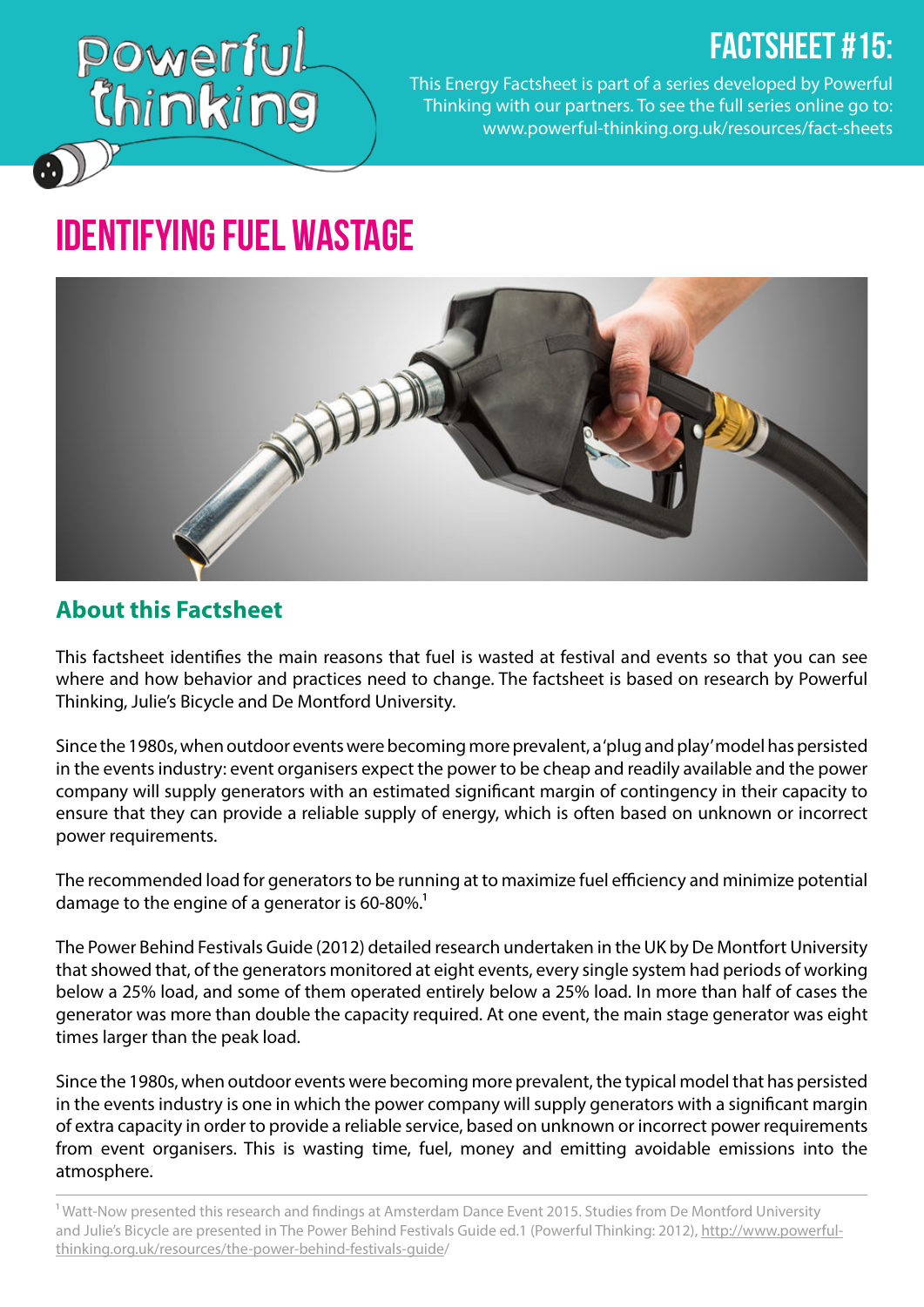#### **Where is fuel being wasted?**

Research by Dutch Energy Consultants, Watt-Now, helps us to understand the reasons for fuel wastage, and backs up conclusions from several UK studies by De Montfort University and Julie's Bicycle.<sup>2</sup>



Figure 3. Reasons for Diesel Use at Different Events, Watt-Now, 2015

<sup>2.</sup> Watt-Now presented this research and findings at the ADE Green in 2015. Studies from De Montford University and Julie's Bicycle are presented in [The Power Behind Festivals Guide ed.1 \(Powerful Thinking: 2012\).](http://www.powerful-thinking.org.uk/resources/the-power-behind-festivals-guide/)

#### **The main factors that lead to inefficiency:**

- Inaccurate or absent power specifications in advance.
- Lack of detailed scheduling i.e. generators being run unnecessarily.
- Inefficient and old equipment that uses a lot of power.
- Behaviour e.g. leaving lights or equipment on when not needed.
- Single source power demands e.g. sponsors and headline acts.

Generally the root cause of inefficiency is a lack of accurate information about the power requirements of the event in advance, which is needed in order to plan an efficient power system.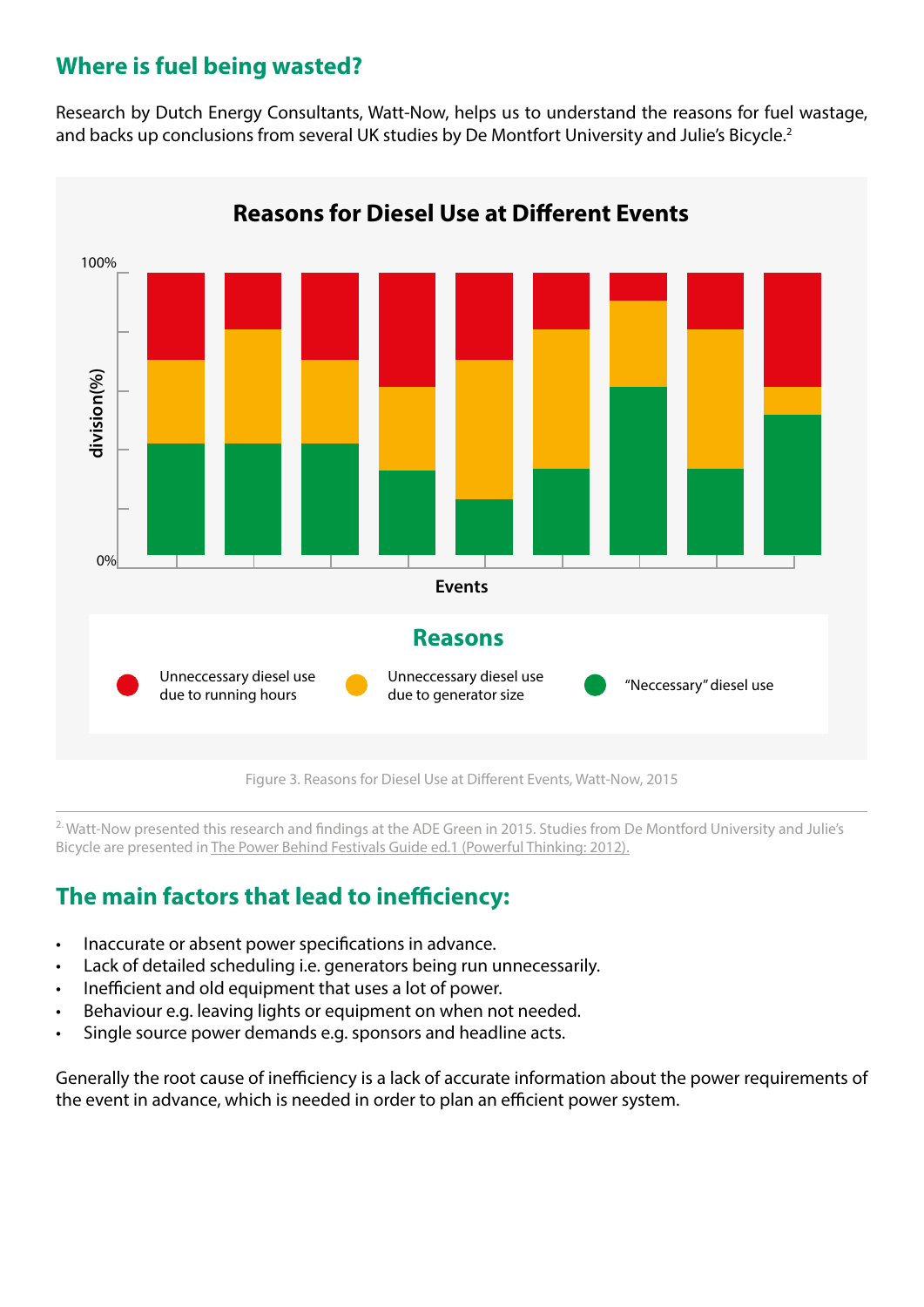### **Table 2: Reasons for Diesel Wastage**

| <b>CAUSE</b>                                                     | <b>EXPLANATION/DETAIL</b>                                                                                                                                                                                                                                                                                                                                                                                                                                                                                                                                                                                                                                                                         |
|------------------------------------------------------------------|---------------------------------------------------------------------------------------------------------------------------------------------------------------------------------------------------------------------------------------------------------------------------------------------------------------------------------------------------------------------------------------------------------------------------------------------------------------------------------------------------------------------------------------------------------------------------------------------------------------------------------------------------------------------------------------------------|
| <b>Uncertain</b><br>information<br>about actual<br>requirements. | A production manager and/or power company will often add a margin to<br>power demand estimates to ensure they can accommodate the unforeseen, and<br>make sure the show can run smoothly. The result can be significantly oversized<br>generators, rather than generators sized to allow for a moderate percentage of<br>headroom. Power suppliers can't be expected to reduce the size of generators<br>without more accurate information from festivals and/or end users about what is<br>actually required.                                                                                                                                                                                    |
| <b>Single source</b><br>power<br>demands from<br>artists.        | Artists often request a dedicated power source for their specific needs because<br>it is believed to be less risky. This is inherently less efficient as it requires more<br>generators, usually running at lower loads. Whilst scenarios are undoubtedly case-<br>by-case, feedback suggests that in many cases generators could supply several end<br>users safely with trips and careful system design. Who is generally likely to know<br>more about whether a power system is robust - the power supplier or the artist<br>management company? The role of the artist representative is to provide accurate<br>information to enable a robust system to be designed by the power contractor. |
| Over-<br>specification of<br>requirements.                       | For example, a stage lighting provider may make a request for power that leaves<br>plenty of capacity over and above their needs and the power company may also<br>add a margin. This is typical, and is one of the most common caused of oversized<br>generators and fuel waste.                                                                                                                                                                                                                                                                                                                                                                                                                 |
| <b>Cross-hiring</b><br>equipment.                                | Many power suppliers don't own their equipment and consequently use generators<br>that are larger (rather than smaller) due to stock availability from their generator<br>suppliers. Whilst there may be no intention to do this, it happens, and the result<br>is potentially higher fuel bills for the festival depending on how the generator is<br>loaded.                                                                                                                                                                                                                                                                                                                                    |
| <b>Specific needs</b><br>of certain<br>equipment.                | Some equipment, such as electric starter motors for showers and pumps, require<br>a huge amount of power to get started and then run on very little, causing lower<br>generator efficiencies for most of the running time.                                                                                                                                                                                                                                                                                                                                                                                                                                                                        |
| <b>Different</b><br>demands<br>at different<br>times.            | A difference in power demand at different times and periods during events is<br>inevitable, for example build and break, day and night, and during main stage<br>headliners etc. A system that is not designed with that variation in mind will waste<br>fuel. A common approach is to design systems powered from multiple generators,<br>so that some can be switched off during periods of low demand rather than<br>supplying each area with a single generator which is always on. Hybrid units are<br>also effective in many situations where periods of low demand occur because they<br>allow their associated generators to be switched off.                                             |
| <b>Lack of</b><br>cooperation<br>between<br>parties.             | It is typical that parties responsible for various elements of the organisation of an<br>event don't communicate about power effectively. If festival managers consider<br>power, ensuring accurate specifications from all end users, and site managers work<br>with the power contractors input, savings can usually be made though better<br>system design.                                                                                                                                                                                                                                                                                                                                    |